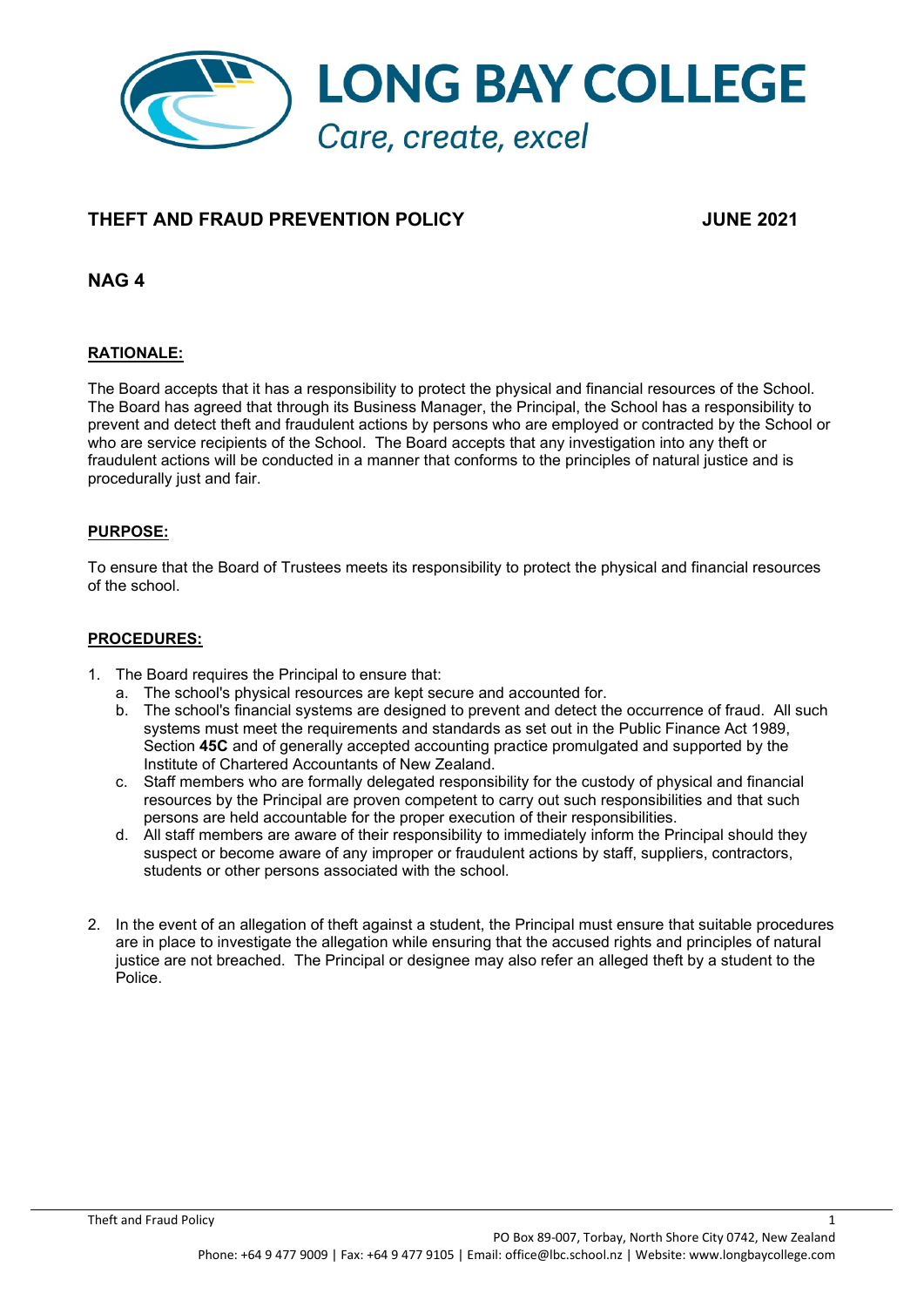- 3. In the event of an allegation of the theft or fraud against a staff member, supplier or contractor, the Principal shall:
	- a. Conduct an initial investigation by following the steps below.

So far as it is possible and within 24 hours:

- i. Request a written statement from the person who has informed the Principal, with details as to the nature of the theft or fraud, the time and circumstances in which this occurred, and the quantity and/or value of the theft if the evidence appears to support the complaint.
- ii. Gather together any evidence that may be readily available.
- iii. Offer to meet with the staff member about whom the allegation is being made and a support person of their choosing. Provide a written statement of the allegation and the grounds for it and seek a written response to the allegation. The meeting is an opportunity to discuss the allegation and response confidentially and seek any further relevant information. The School Secretary should be present to take minutes which both parties should agree to as an accurate record of proceedings by signing before leaving.
- iv. Decide on the initial action(s) to be taken which may include some further investigating in response to matters revealed in the initial meeting. The Principal may then decide once he/she is comfortable that sufficient information exists, that a prima facie case of theft or fraud does or does not exist.
- v. If the Principal decides that a prima facie case of theft or fraud does not exist he/she must document this decision and record that no further action is to be taken.
- vi. If the Principal decides that a prima facie case of theft or fraud does exist then he/she must immediately contact the Board Chairperson and pass on all the evidence and information available. The Principal in consultation with the Board Chairperson shall then:-
	- Invoke any disciplinary procedures contained in the contract of employment.
	- Lay a complaint with the New Zealand Police (if the evidence appears to support the complaint).
	- If necessary, commission an independent expert investigation.
	- Require a search for written evidence of fraudulent action if not already done.
	- Seek legal advice.

-

- Advise the MOE, Manager of National Operations, Auckland.
- 4. The Board Chairperson along with the disciplinary sub-committee of the Board must now convene to decide on further actions to be carried out according to the procedures set out in the contract of employment. This may involve further investigation followed by a disciplinary hearing involving the subcommittee, the staff member about whom the allegations are made and their representative/support persons and the Board lawyer. The Disciplinary Sub-Committee of the Board may decide on a range of actions from dismissal to reinstatement. (The Principal is not part of these proceedings).
- 5. The Board recognises that supposed or actual instances of theft or fraud can affect the rights and reputation of the person or persons implicated. All matters related to the case shall remain strictly confidential with all written information kept secure. Should any delegated staff member or any other staff member improperly disclose information the Principal shall consider if that person or persons are in breach of confidence and if further action is required. Any action the Principal considers must be in terms of the applicable conditions contained in their contract of employment and any code of ethics or code of responsibility by which the staff member is bound.
- 6. The Board affirms that any allegation of theft or fraud must be subject to due process, equity and fairness. Should a case be deemed to be answerable then the due process of the law shall apply to the person or persons implicated.
- 7. Any intimation or written statement made on behalf of the school and related to any instance of supposed or actual theft or fraud shall be made by the Principal who shall do so after consultation with the Board Chairperson and if considered appropriate after taking expert advice.